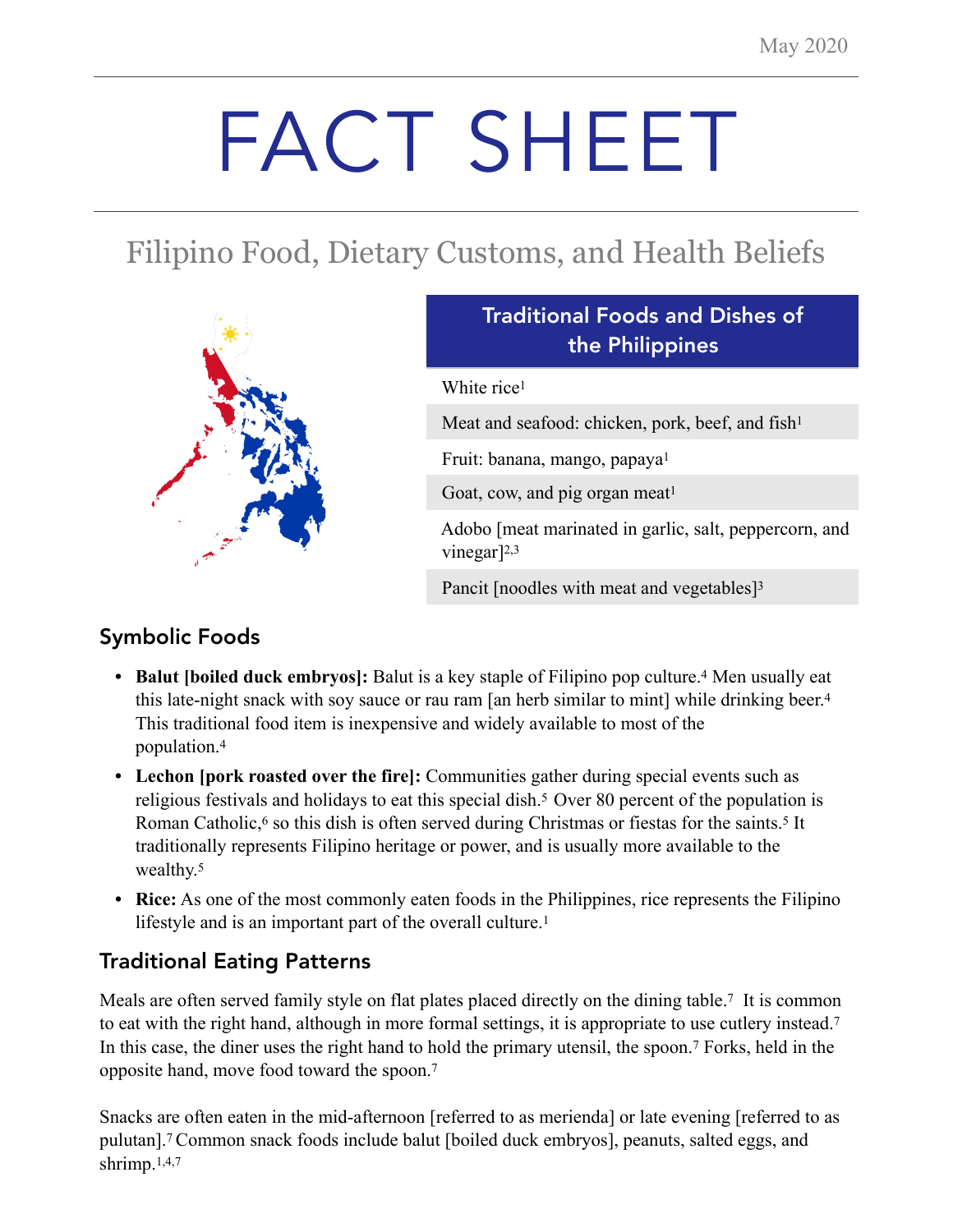In the Philippines, it is common to eat three meals per day2:

- **Agahan [breakfast]:**  Sinangag [fried rice]2
- **Tanghalian [lunch] and hapunan [dinner]:** A combination of traditional foods including meat, rice and vegetables2

Common desserts include different forms of sticky rice such  $as<sup>1</sup>$ .

- **• Biko** [sticky rice with coconut]1
- **• Suman malagkit** [sticky rice wrapped in leaves]<sup>1</sup>

### MEALS DESSERTS BEVERAGES

Traditional beverages include:

- **• Wine:** This wine is not the usual type made from grapes. Instead, Filipino wine uses rice or sugarcane.<sup>7</sup>
- **• Beer:** Beer is also a popular alcoholic beverage.4,7

# Traditional Health Beliefs

In Filipino culture, food, medicine and spirituality are connected.2,8 As a result, Filipino healers use prayers and herbs to heal the sick, especially during Christian feasts such as those celebrating Santo Niño de Cebu and the Black Nazarene.9 There is also a popular belief that illness can fall on a person as a result of misbehavior or ill will from another person.9

*Kalusugan ay kayamanan*, a Filipino saying that means *Health is Wealth*, represents a Filipino attitude toward wellness.10 Food is an important part of this overall wellbeing.11 Foods such as guava shoots and am [leftover rice water] can serve as a treatment for diarrhea.<sup>2</sup>

## Filipino Food Practices

In the Philippines, there are several traditional ways to prepare food.1 Vinegar, soy sauce, and fish sauce are often used during preparation.1 Kinilaw [raw fish marinated in vinegar and garlic] is an example of this.1 This food preparation practice, along with the practice of eating fresh or live seafood, is often lost in Filipino-American culture.<sup>1</sup> After moving to the United States, Filipino-Americans report eating more meat and dairy instead.12 However, it is also more common to eat a wider variety of fresh fruits and vegetables once in the United States.12

There are several reasons for these shifts in dietary practices. In the United States, meat, dairy and vegetables are more widely available.1 In the Philippines, these food items may be too expensive to buy often.1 Given that the Philippines is a country made up of islands, there is greater access to the water and fresh fish instead<sup>1</sup>

Food is also a key part of Filipino social life.11 It is considered rude not to accept food from another person, since this is often a symbol of the relationship between the two individuals.11